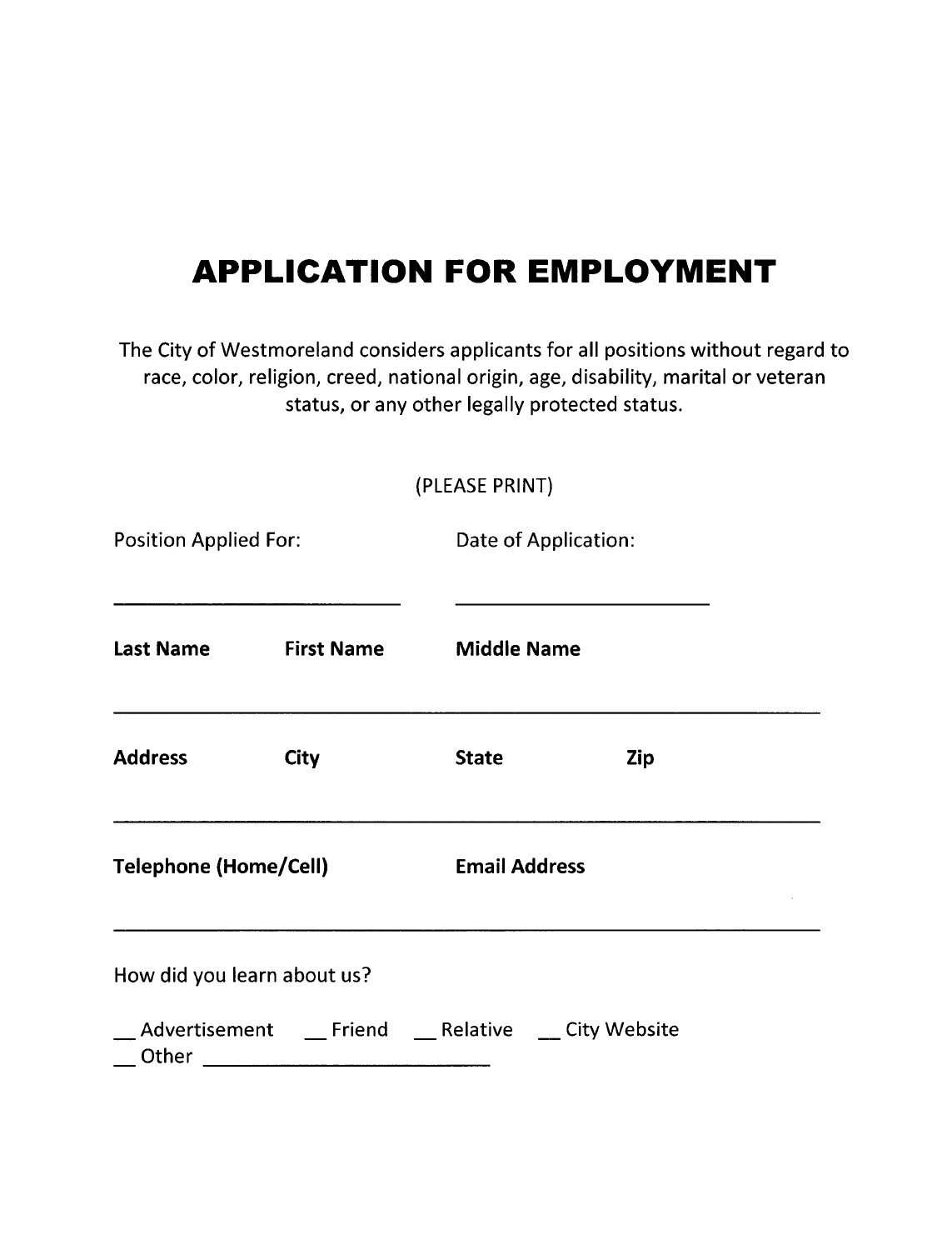Best time to contact you:

If you are under 18 years of age, can you provide required proof of your eligibility to work? YES NO Have you ever filed an application with us before? YES NO If so, when? Have you ever been employed with us before? YES NO If so, when? Do any of your friends or relatives work here? YES NO Name, relationship, department: \_ Are you currently employed? The YES NO May we contact your present employer? YES NO Are you a U.S. citizen? The Manus of the YES NO If not, can you submit verification that you are lawfully available for employment in this country? YES NO Date available for work: **where**  $\blacksquare$ What is your desired salary range?  $1<sup>st</sup>$  $2<sup>nd</sup>$  $3<sup>rd</sup>$ Are you available to work: Full Time **Shift**  $1<sup>st</sup>$  $2<sup>nd</sup>$  $3<sup>rd</sup>$ **Shift** Part Time **Temporary** (DatesAvailable \_ Are you currently on "layoff" status and subject to recall? YES NO Canyou travel if the job requires it? YES NO Do you have a valid drivers license? YES NOIf yes: State \_\_\_ #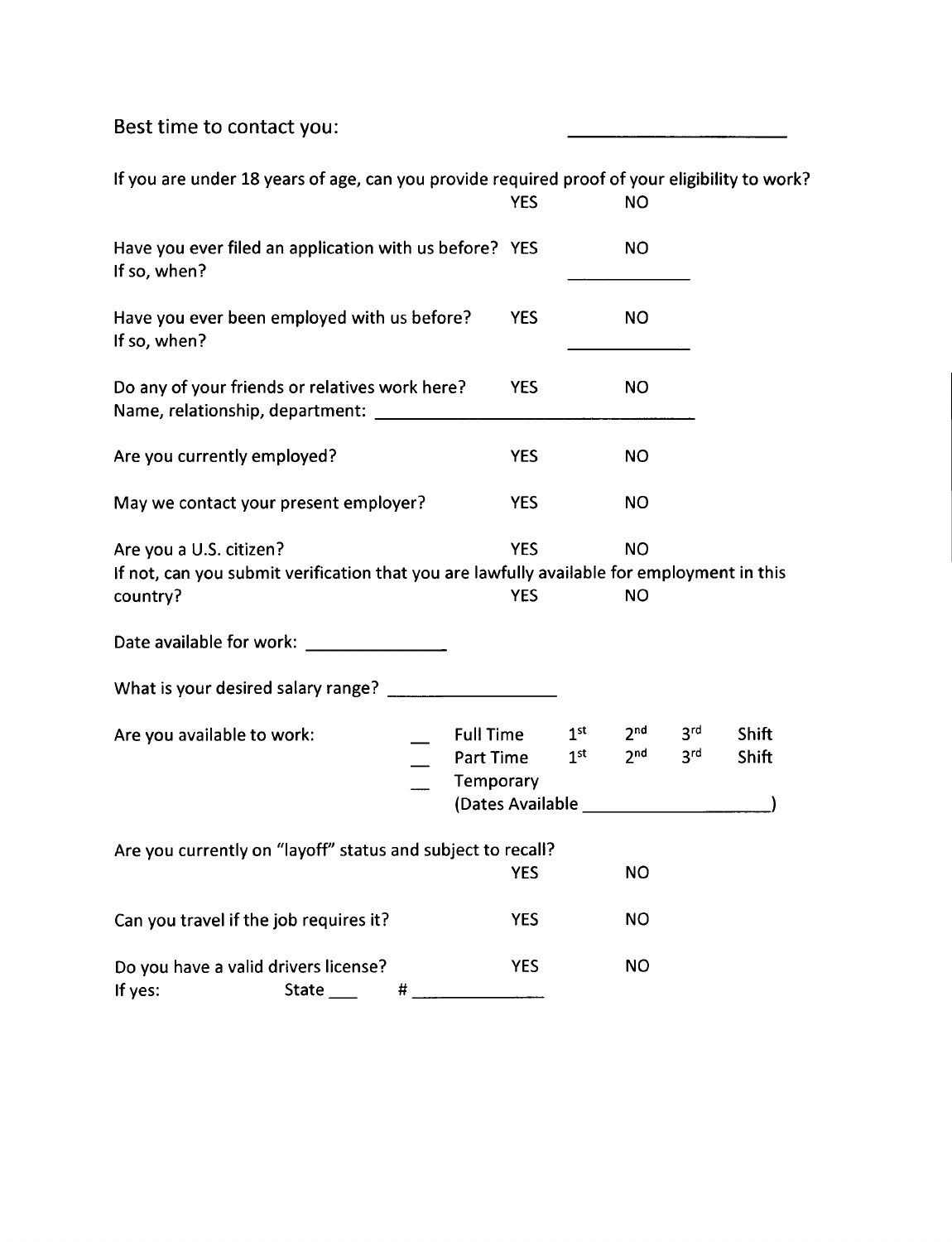## **EDUCATION**

| School Name, City, State<br><b>High School</b> |              |    |             | Circle Highest Year Completed | Diploma/Degree |
|------------------------------------------------|--------------|----|-------------|-------------------------------|----------------|
|                                                | 9            | 10 | 11 12       |                               |                |
| College                                        |              |    |             |                               |                |
|                                                |              |    | $2 \quad 3$ | 4                             |                |
| <b>Grad School</b>                             |              |    |             |                               |                |
|                                                | $\mathbf{1}$ |    | $2 \quad 3$ | 4                             |                |
| <b>Tech School</b>                             |              |    |             |                               |                |
|                                                |              |    | 3           | 4                             |                |

## **EMPLOYMENT HISTORY**

Start with the most recent employer. Even if you attach a resume, please fill in all sections.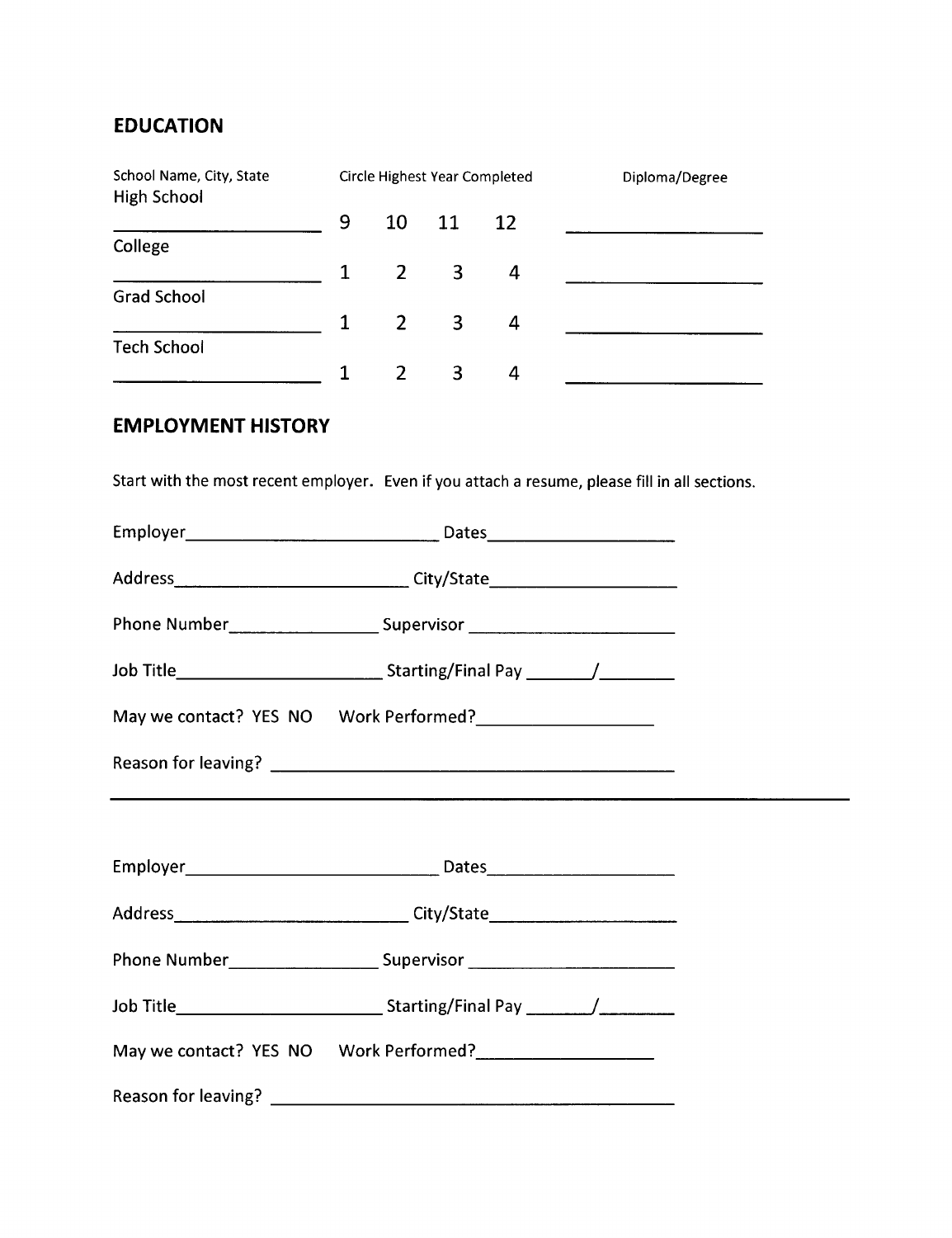| Phone Number__________________________________Supervisor _______________________   |  |
|------------------------------------------------------------------------------------|--|
| Job Title__________________________________Starting/Final Pay __________/_________ |  |
|                                                                                    |  |
|                                                                                    |  |
|                                                                                    |  |
| Address_________________________________City/State______________________________   |  |
|                                                                                    |  |
|                                                                                    |  |
|                                                                                    |  |
|                                                                                    |  |
|                                                                                    |  |
|                                                                                    |  |
|                                                                                    |  |
|                                                                                    |  |
|                                                                                    |  |
|                                                                                    |  |

\*\*Please explain all gaps in employment.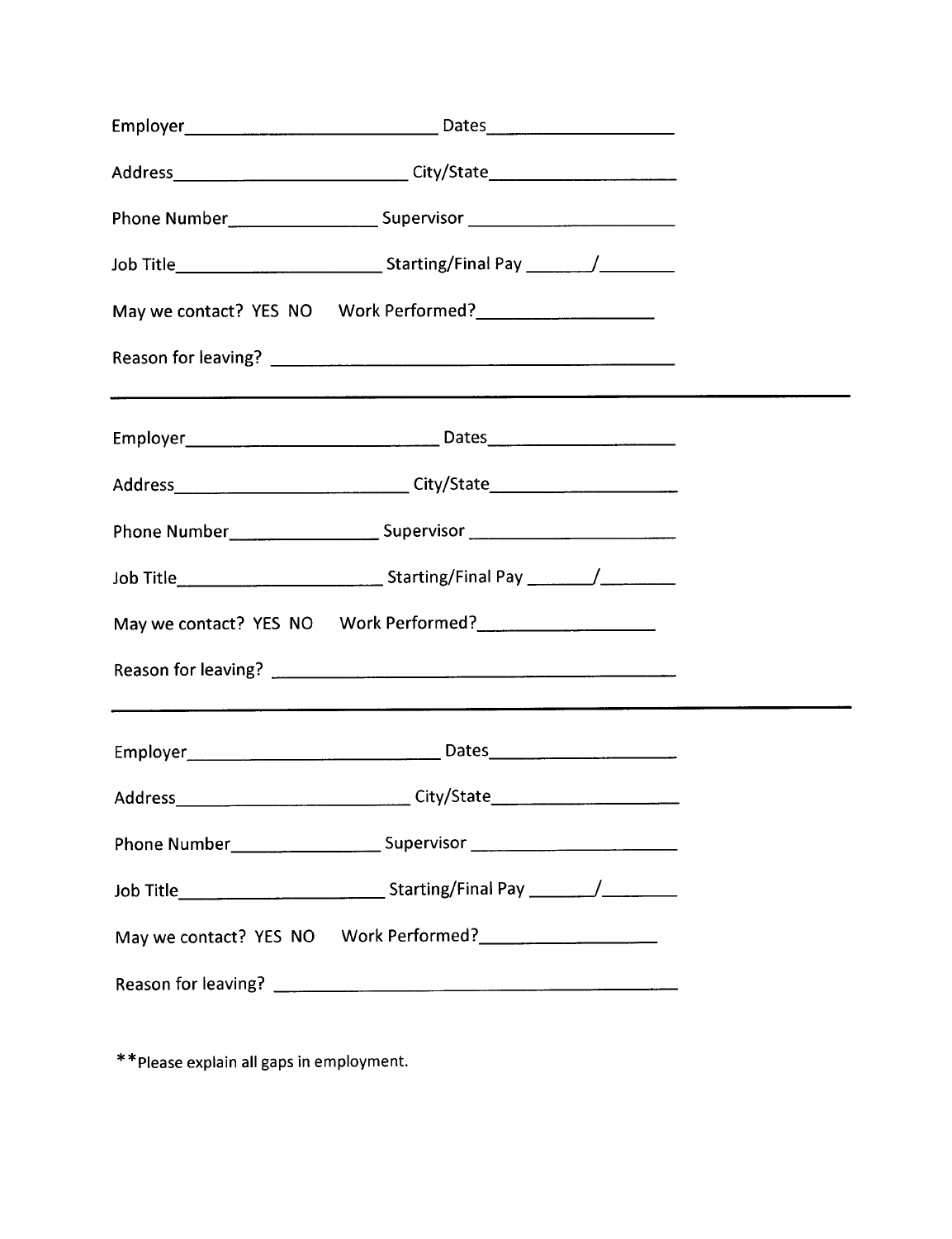|  |  |  | Describe any specialized training, apprenticeship, and skills. |  |  |
|--|--|--|----------------------------------------------------------------|--|--|
|--|--|--|----------------------------------------------------------------|--|--|

| the contract of the contract of the contract of the contract of the contract of |       |                                                                                                                        |              |
|---------------------------------------------------------------------------------|-------|------------------------------------------------------------------------------------------------------------------------|--------------|
| Describe any job-related training received in the United States military.       |       |                                                                                                                        |              |
|                                                                                 |       |                                                                                                                        |              |
|                                                                                 |       |                                                                                                                        |              |
| List professional, trade, business or civic activities and offices held.        |       |                                                                                                                        |              |
|                                                                                 |       |                                                                                                                        |              |
|                                                                                 |       | <u> 1980 - An Aonaichte ann an Comhair ann an Comhair ann an Comhair ann an Comhair ann an Comhair ann an Comhair </u> |              |
| Special Skills: Word                                                            | Excel | Outlook                                                                                                                | Type ___ WPM |
| 10-key touch                                                                    |       |                                                                                                                        |              |
|                                                                                 |       |                                                                                                                        |              |

Are you able to perform the essential functions of the job with or without reasonable accommodations?

YES NO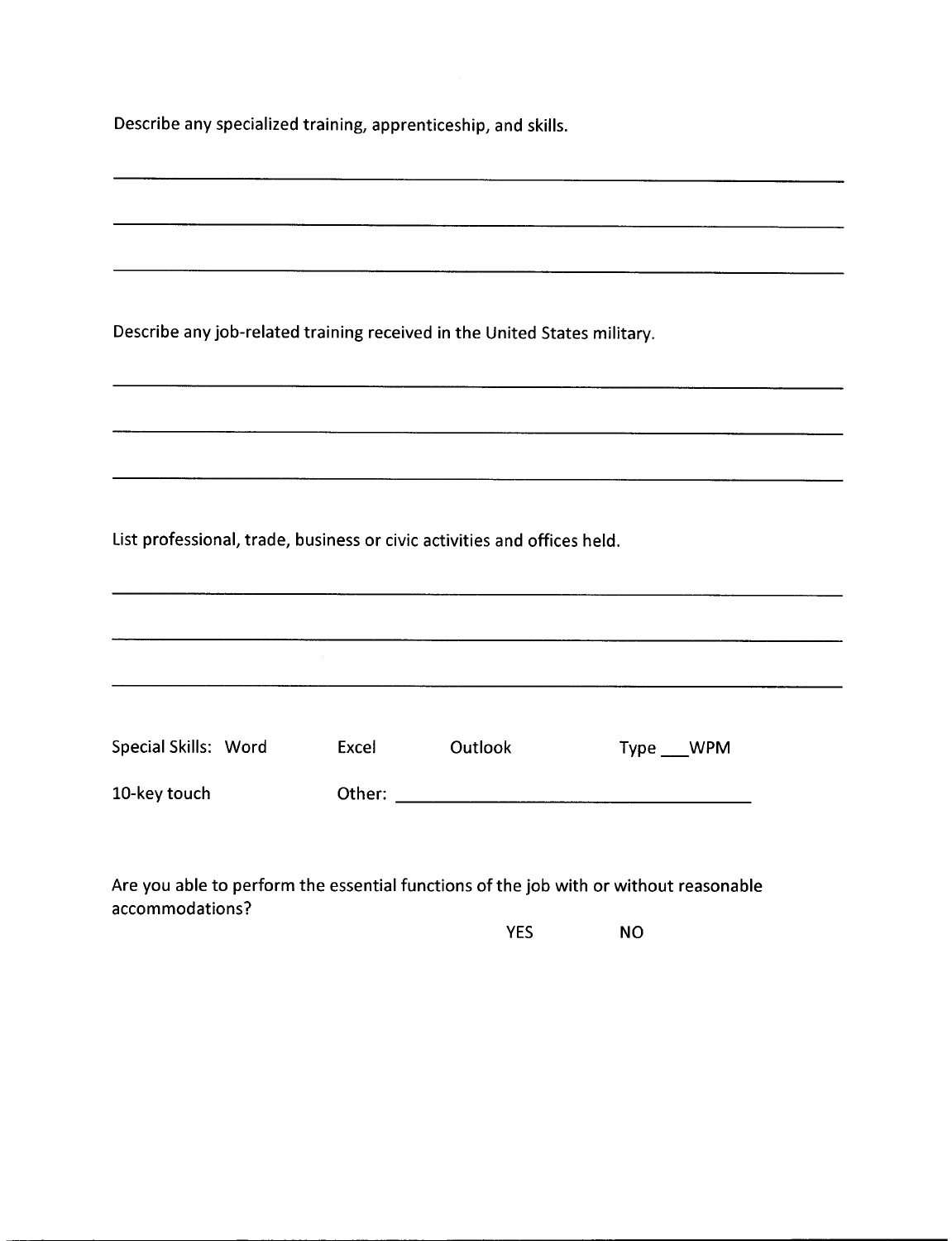Professional References (please do not list family members):

| Name                                       | <b>Phone Number</b>                                                                                                                                                                                                | Relationship | <b>Years Known</b> |
|--------------------------------------------|--------------------------------------------------------------------------------------------------------------------------------------------------------------------------------------------------------------------|--------------|--------------------|
|                                            |                                                                                                                                                                                                                    |              |                    |
|                                            |                                                                                                                                                                                                                    |              |                    |
|                                            |                                                                                                                                                                                                                    |              |                    |
|                                            |                                                                                                                                                                                                                    |              |                    |
|                                            |                                                                                                                                                                                                                    |              |                    |
|                                            |                                                                                                                                                                                                                    |              |                    |
| List the crimes and date of conviction     | Have you ever been convicted of any crime?                                                                                                                                                                         |              |                    |
|                                            |                                                                                                                                                                                                                    |              |                    |
|                                            |                                                                                                                                                                                                                    |              |                    |
| (including active duty, guard or reserve)? | Have you ever been discharged from any branch of the armed forces of the United States of America                                                                                                                  |              |                    |
| city prior to being hired                  | If so, what was the nature of your discharge? Note: The Peace Officer Standards and Training (POST)<br>Commission requires copies of any DD214, DD215, and DD873's, and you will be required to submit them to the |              |                    |
|                                            |                                                                                                                                                                                                                    |              |                    |